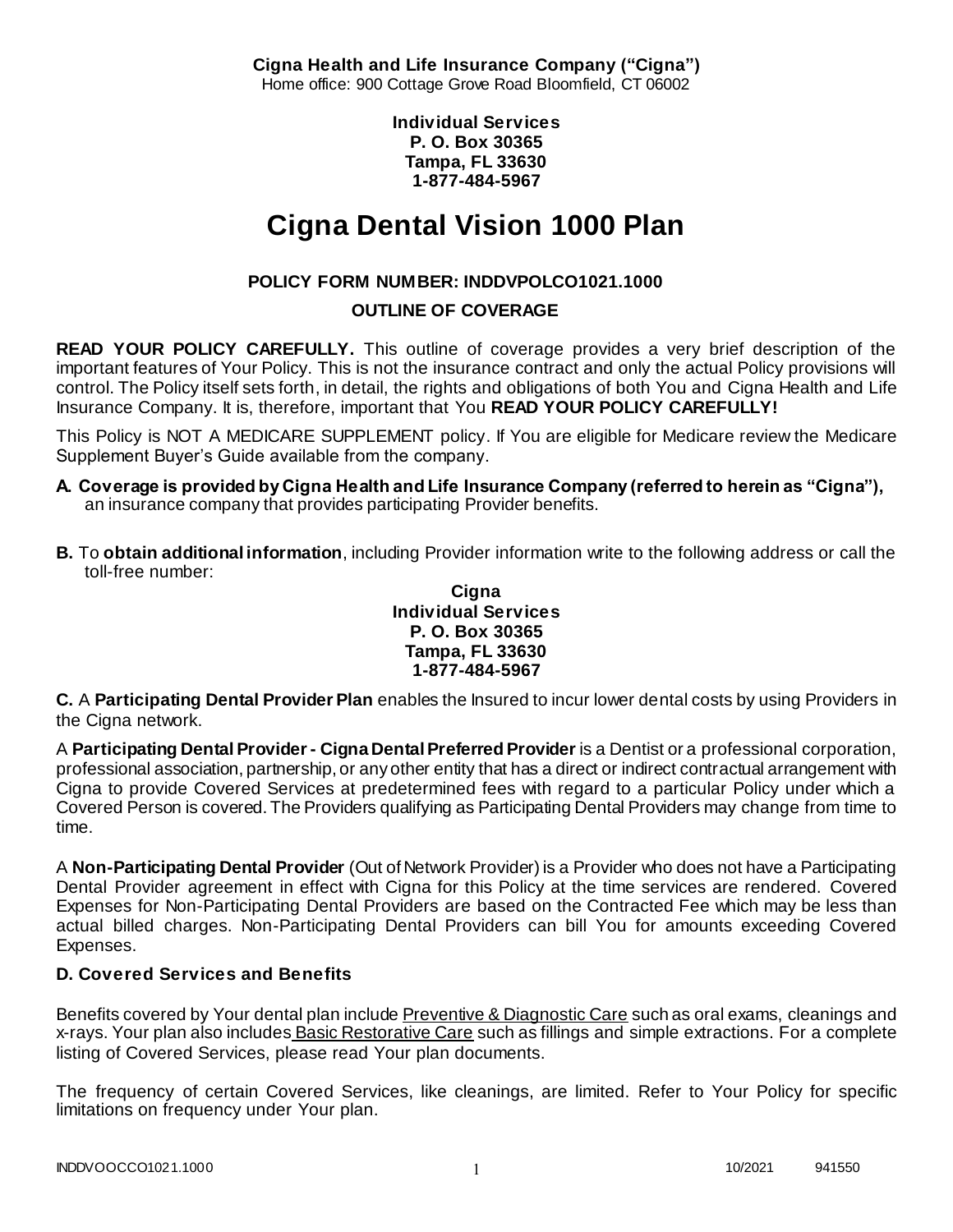### **Schedule of Benefits (Who Pays What)**

The benefits outlined in the table below show the payment percentages for Covered Expenses **AFTER** any applicable Deductibles have been satisfied unless otherwise stated.

# **CIGNA DENTAL AND VISION INSURANCE** *The Schedule*

### **For You and Your Dependents**

#### **The Schedule – Dental Benefits**

If You select a Participating Dental Provider, Your cost will be less than if You select a Non-Participating Dental Provider.

#### **Emergency Services**

The Benefit Percentage payable for Emergency Services charges made by a Non-Participating Dental Provider is the same Benefit Percentage as for Participating Dental Provider Charges. Dental Emergency services are required immediately to either alleviate pain or to treat the sudden onset of an acute dental condition. These are usually minor procedures performed in response to serious symptoms, which temporarily relieve significant pain, but do not effect a definitive cure, and which, if not rendered, will likely result in a more serious dental or medical complication.

#### **Dental Deductibles**

Dental Deductibles are expenses to be paid by You or Your Dependent. Dental Deductibles are in addition to any Coinsurance. Once the Dental Deductible maximum in The Schedule has been reached You and Your family need not satisfy any further dental deductible for the rest of that year.

#### **Participating Dental Provider Payment**

Participating Dental Provider services are paid based on the Contracted Fee agreed upon by the provider and Cigna.

### **Non-Participating Dental Provider Payment**

Non-Participating Dental Provider services are paid based on the Contracted Fee.

| DENTAL BENEFIT HIGHLIGHTS                     |                     |
|-----------------------------------------------|---------------------|
| Classes I, II<br><b>Calendar Year Maximum</b> | $$1,000$ per person |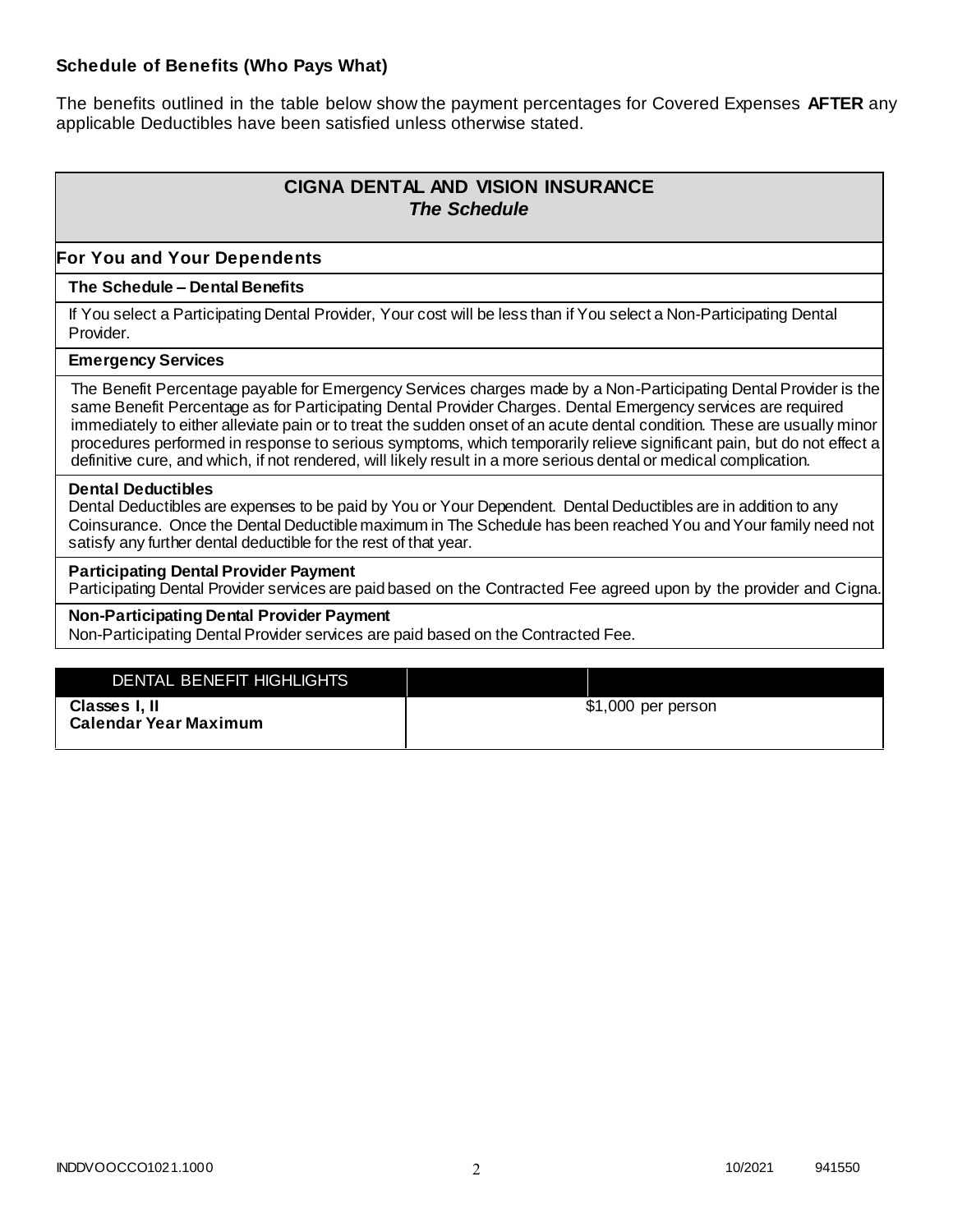| DENTAL BENEFIT HIGHLIGHTS                                                                                                                                     |                                                  |
|---------------------------------------------------------------------------------------------------------------------------------------------------------------|--------------------------------------------------|
| <b>Calendar Year Dental Deductible</b>                                                                                                                        | \$50 per person                                  |
| Individual                                                                                                                                                    |                                                  |
|                                                                                                                                                               | Not Applicable to Class I                        |
| <b>Family Maximum</b>                                                                                                                                         | \$150 per family                                 |
|                                                                                                                                                               | Not Applicable to Class I                        |
| <b>Class I</b>                                                                                                                                                | The Percentage of Covered Expenses the Plan Pays |
| Preventive Care<br>Oral Exams<br>Routine Cleanings<br>Routine X-rays<br><b>Fluoride Application</b><br><b>Sealants</b><br>Space Maintainers (non-orthodontic) | 100%                                             |
| <b>Class II</b>                                                                                                                                               | The Percentage of Covered Expenses the Plan Pays |
| <b>Basic Restorative</b><br>Fillings<br>Oral Surgery, Simple Extractions<br>Emergency Care to Relieve Pain<br>Non-Routine X-rays                              | 70% after dental deductible                      |

| The Schedule - Vision Benefits                                                                  |                                                                                         |
|-------------------------------------------------------------------------------------------------|-----------------------------------------------------------------------------------------|
| <b>VISION BENEFIT HIGHLIGHTS</b>                                                                |                                                                                         |
| Eye Examinations, including refraction                                                          | The plan pays 30% of expenses, not to exceed a \$50 calendar<br>year maximum per person |
| Materials (corrective eyeglasses or contact<br>lenses, including fittings and follow-up visits) | \$100 calendar year maximum per person                                                  |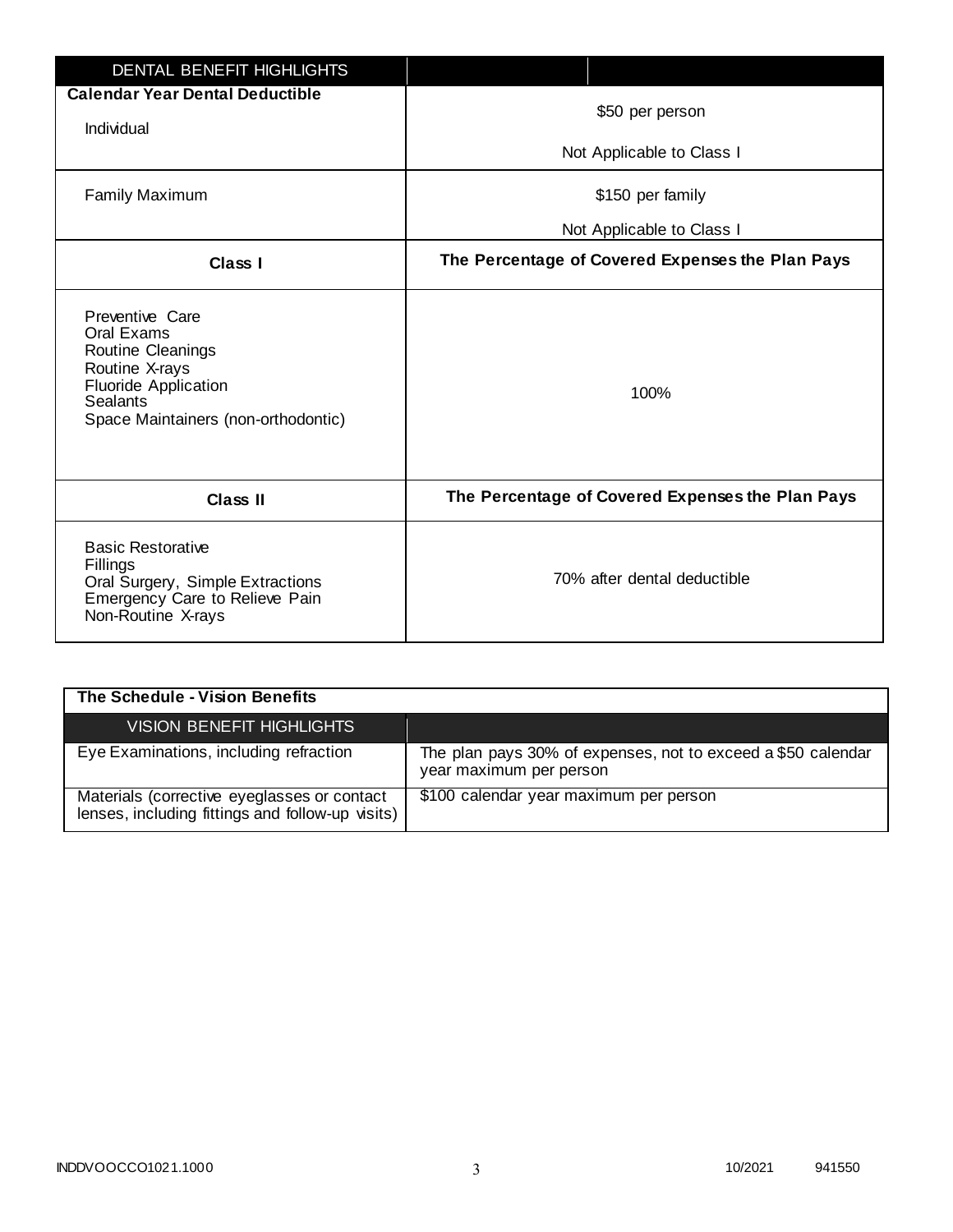# **Waiting Periods**

There is no waiting period for Class I or II dental benefits or for vision benefits.

# **Missing Teeth Limitation**

There is no payment for replacement of teeth that are missing when a person first becomes insured.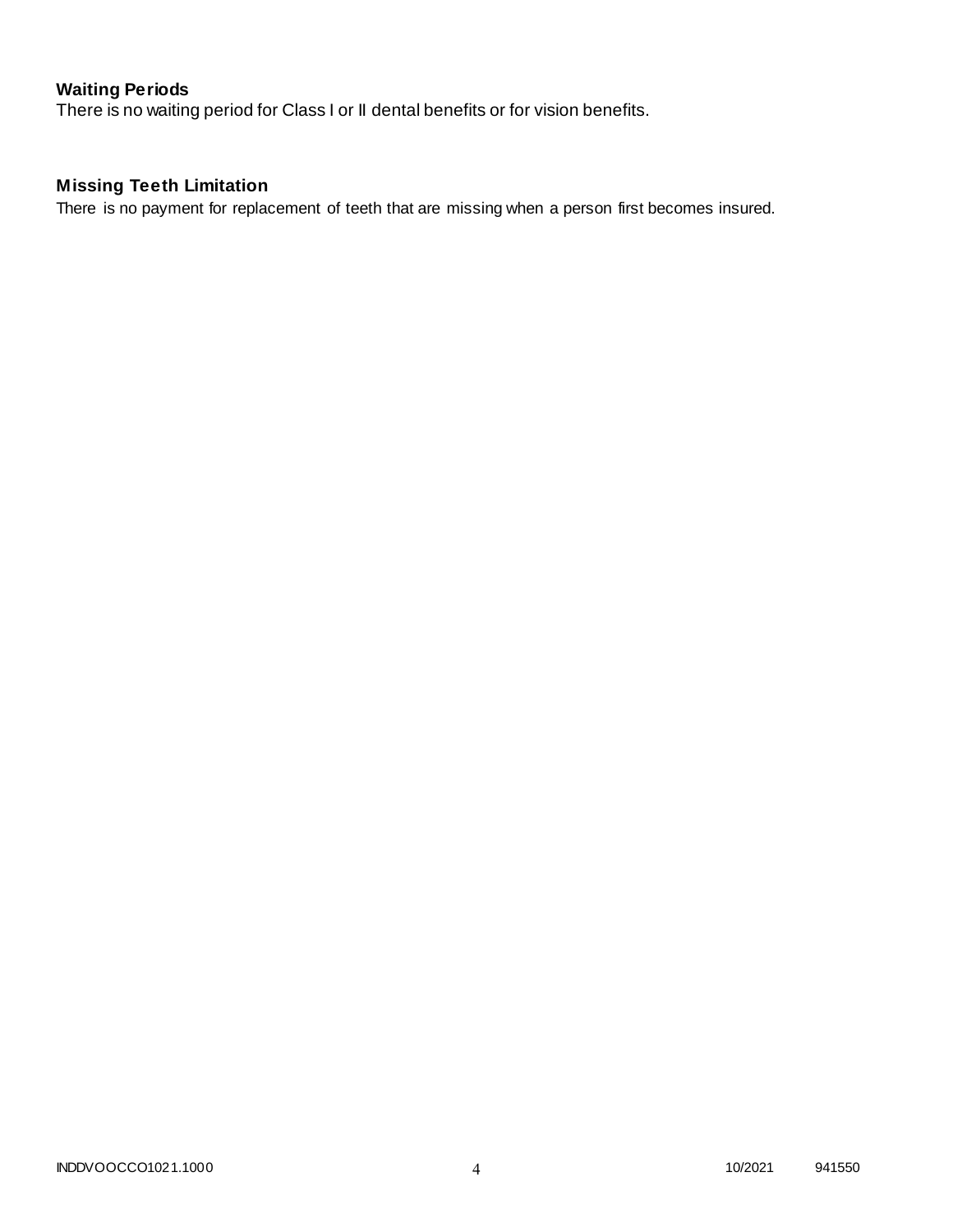# **E. Insured's Financial Responsibility**

The Insured is responsible for paying the monthly or quarterly premium on a timely basis. The Insured is also responsible to pay Providers for charges that are applied to the Deductibles, Coinsurance, and any amounts charged by Non-Participating Dental Providers in excess of the Contracted Fee. In addition, any charges for Medically Necessary and/or Dentally Necessary items that are excluded under the Policy are the responsibility of the Insured.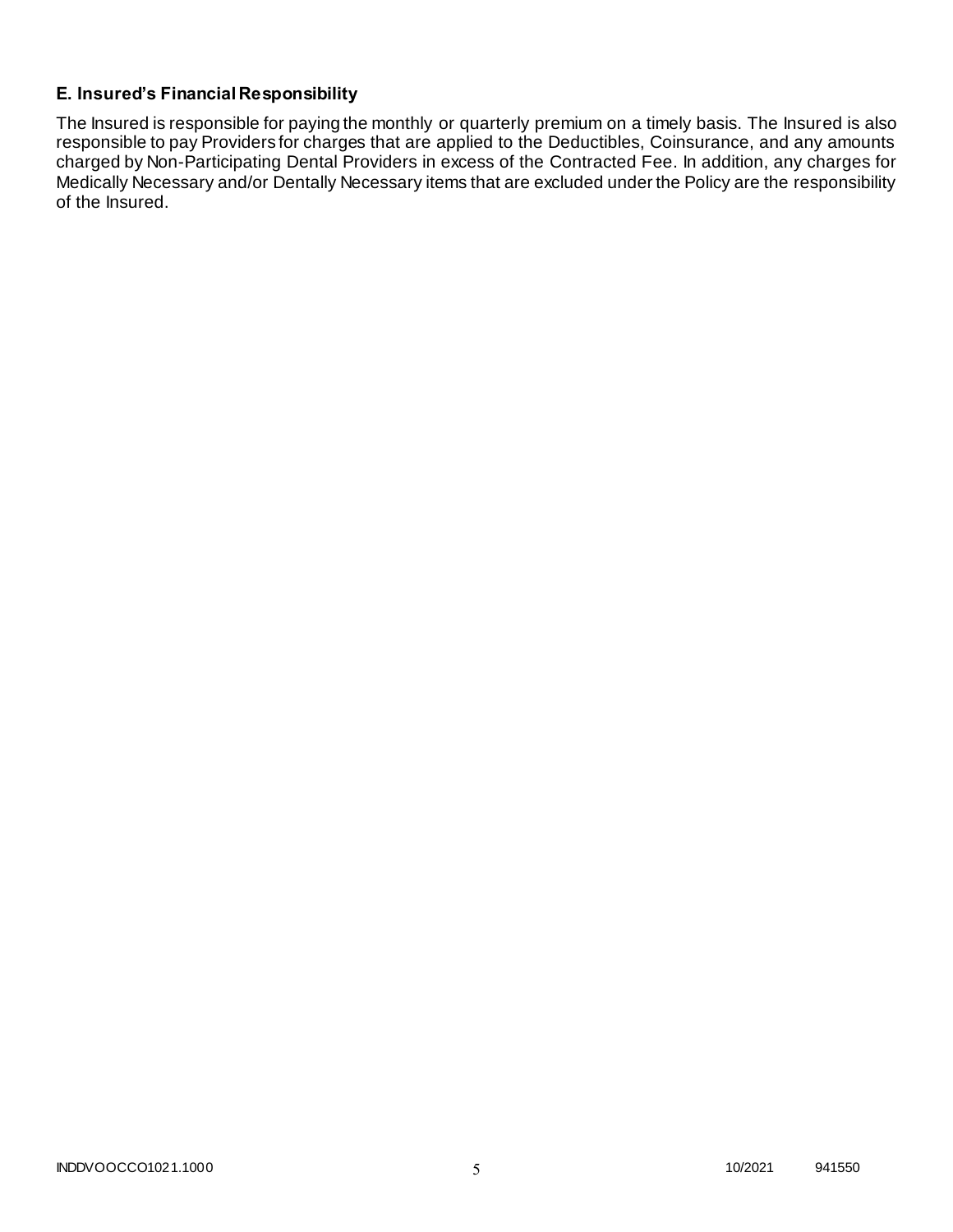# **F. Limitations/Exclusions (What is Not Covered)**

# **Expenses Not Covered**

Covered Expenses will not include, and no payment will be made for:

- procedures which are not included in the list of Covered Dental Services or Covered Vision Services;
- cone beam imaging;
- instruction for plaque control, oral hygiene and diet;
- core build-ups;
- veneers;
- precious or semi-precious metals for crowns, bridges and abutments;
- restoration of teeth which have been damaged by erosion, attrition or abrasion;
- bite registrations; precision or semi-precision attachments; or splinting;
- implants or implant related services;
- orthodontic treatment, except for the treatment of cleft lip and cleft palate;
- general anesthesia or intravenous sedation, when used for the purposes of anxiety control or patient management is not covered; may be considered only when medically or dentally necessary and when in conjunction with covered complex oral surgery;
- athletic mouth guards;
- services performed solely for cosmetic reasons;
- personalization or decoration of any dental device or dental work;
- replacement of an appliance per benefit quidelines;
- services that are medical in nature;
- services and supplies received from a hospital;
- prescription drugs;
- plano lenses;
- VDT (video display terminal)/computer eyeglass benefit;
- medical or surgical treatment of the eyes;
- any type of corrective vision surgery, including LASIK surgery, radial ketatonomy (RK), automated lamellar keratoplasty (ALK), or conductive keratoplasty (CK);
- Orthoptic or vision training and any associated supplemental testing;
- any eye examination, or any corrective eyewear, required by an employer as a condition of employment;
- safety eyewear;
- sub-normal vision aids or non-prescription lenses; or
- Magnification or low vision aids not shown as covered in the Schedule of Vision Coverage.

# **General Limitations**

No payment will be made for expenses incurred for You or any one of Your Dependents:

- For services not specifically listed as Covered Services in this Policy.
- For services or supplies that are not Medically Necessary.
- For services received before the Effective Date of coverage.
- For services received after coverage under this Policy ends.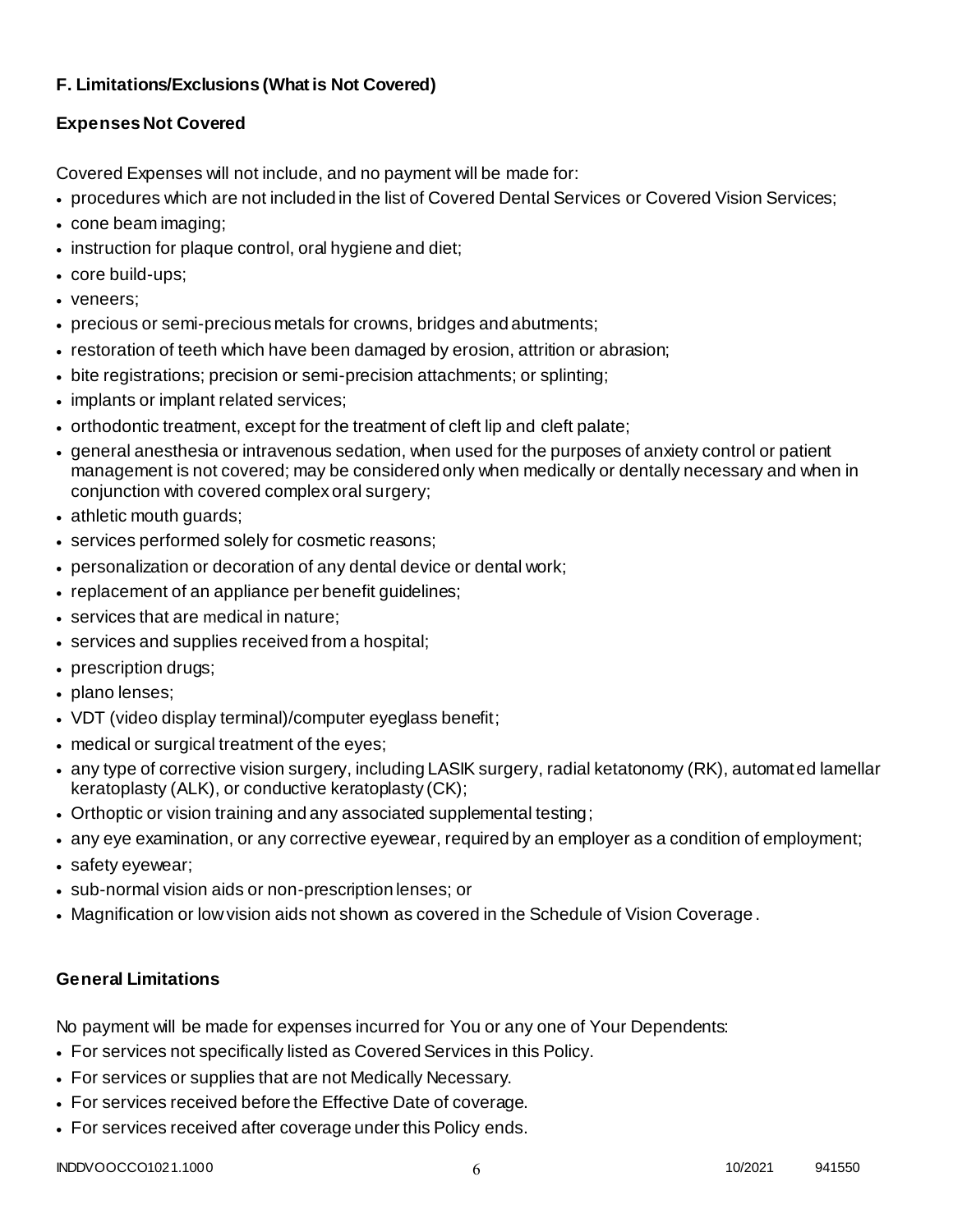- For services for which You have no legal obligation to pay or for which no charge would be made if You did not have insurance coverage.
- For Professional services or supplies received or purchased directly or on Your behalf by anyone, including a Provider, from any of the following:
	- **Yourself or Your employer;**
	- **a** person who lives in the Covered Person's home, or that person's employer;
	- a person who is related to the Covered Person by blood, marriage or adoption, or that person's employer.
- for or in connection with an Injury arising out of, or in the course of, any employment for wage or profit;
- for or in connection with a Sickness which is covered under any workers' compensation or similar law;
- for charges made by a Hospital owned or operated by or which provides care or performs services for, the United States Government, if such charges are directly related to a condition which occurred while serving in the military or an associated auxiliary unit;
- services or supplies received due to an act of war, declared or undeclared while serving in the military or an associated auxiliary unit,
- to the extent that payment is unlawful where the person resides when the expenses are incurred;
- for charges which the person is not legally required to pay;
- for charges which would not have been made if the person had no insurance;
- to the extent that billed charges exceed the rate of reimbursement as described in the Schedule;
- for charges for unnecessary care, treatment or surgery;
- to the extent that You or any of Your Dependents is in any way paid or entitled to payment for those expenses by or through a public program, other than Medicaid;
- for or in connection with experimental procedures or treatment methods not approved by the American Dental Association or the appropriate dental specialty society;
- Procedures that are a covered expense under any other plan which provides dental or vision benefits;
- To the extent that benefits are paid or payable for those expenses under the mandatory part of any auto insurance policy written to comply with a "no-fault" insurance law or an uninsured motorist insurance law. Cigna will take into account any adjustment option chosen under such part by You or any one of Your Dependents.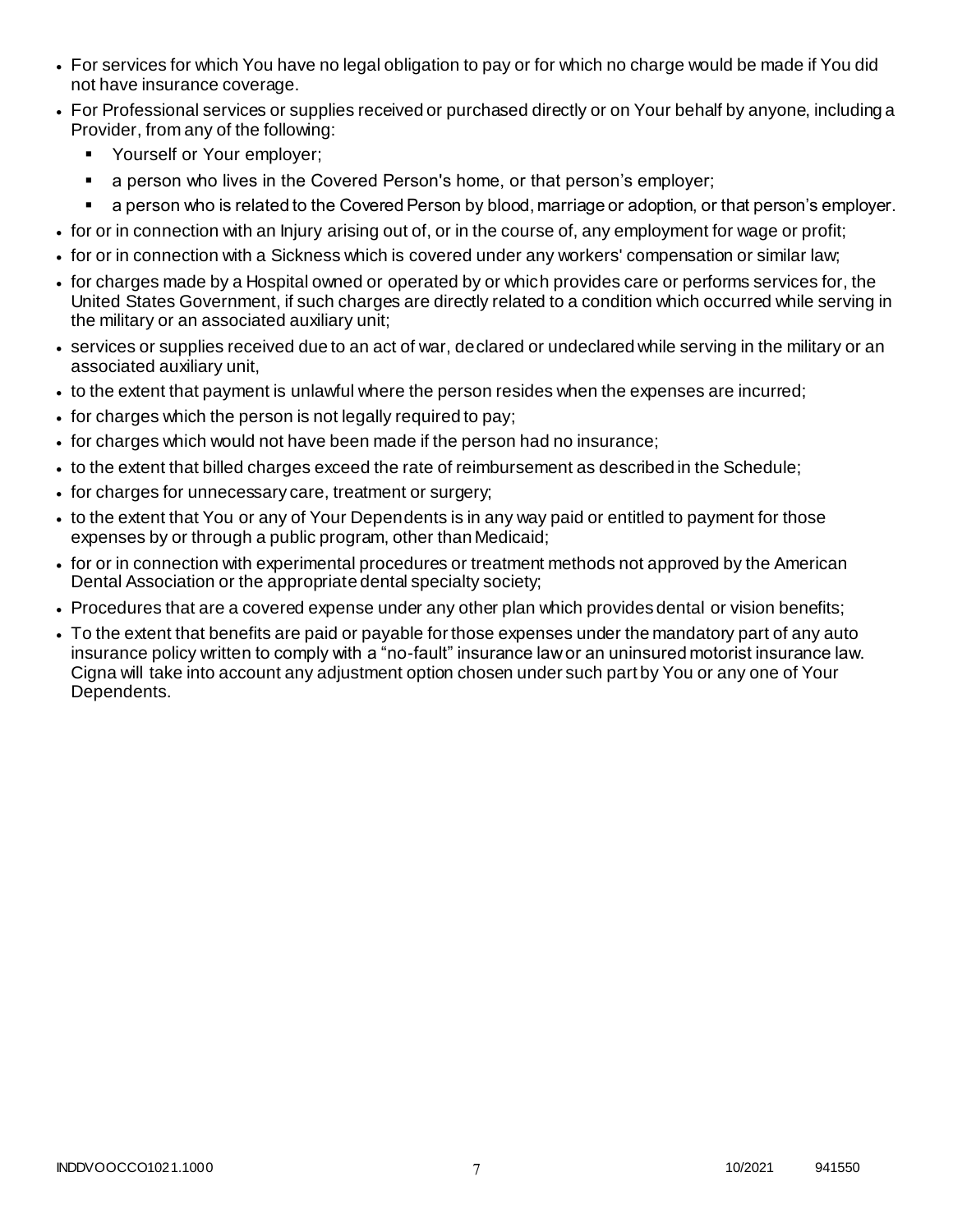### **G. Predetermination of Dental Benefits Program**

Predetermination of Benefits is a voluntary review of a Dentist's proposed treatment plan and expected charges. It is not preauthorization of service and is not required.

The treatment plan should include supporting pre-operative x-rays and other diagnostic materials as requested by Cigna's dental consultant. If there is a change in the treatment plan, a revised plan should be submitted.

Cigna will determine covered dental expenses for the proposed treatment plan. If there is no Predetermination of Benefits, Cigna will determine covered dental expenses when it receives a claim.

Review of proposed treatment is advised whenever extensive dental work is recommended when charges exceed **\$500**.

Predetermination of Benefits is not a guarantee of a set payment. Payment is based on the services that are actually delivered and the coverage in force at the time services are completed.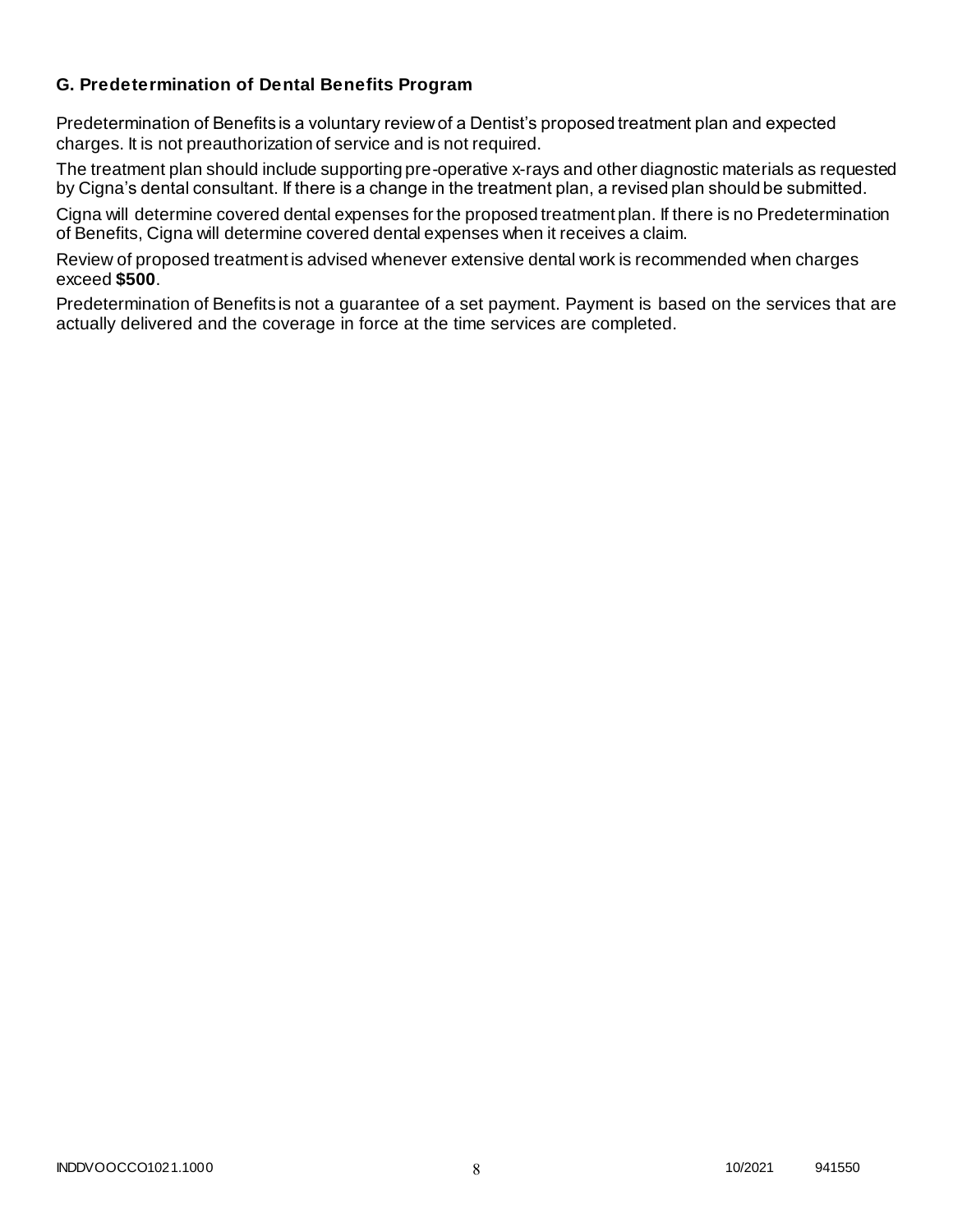### **H. General Provisions**

### **APPEALS AND COMPLAINTS**

For the purposes of this section, any reference to "You," "Your" or "Yourself" also refers to a representative or provider designated by You to act on Your behalf, unless otherwise noted.

We want You to be completely satisfied with the care You receive. That is why We have established a process for addressing Your concerns and solving Your problems.

#### **Start with Member Services**

We are here to listen and help. If You have a concern regarding a person, a service, the quality of care, or contractual benefits, You can call Our toll-free number and explain Your concern to one of Our Customer Service representatives. You can also express that concern in writing. Please call or write to Us at the following:

Customer Services Toll-Free Number or address on mycigna.comwww.xxx.com, explanation of benefits or claim form

We will do Our best to resolve the matter on Your initial contact. If We need more time to review or investigate Your concern, We will get back to You as soon as possible, but in any case within 30 days. If You are not satisfied with the results of a coverage decision, You can start the appeals procedure.

#### **Appeals Procedure**

Cigna has a two step appeals procedure for coverage decisions. To initiate an appeal, You must submit a request for an appeal in writing within 365 days of receipt of a denial notice. You should state the reason why You feel Your appeal should be approved and include any information supporting Your appeal. If You are unable or choose not to write, You may ask to register Your appeal by telephone. Call or write to Us at the toll-free number or address on Your Benefit Identification card, explanation of benefits or claim form.

#### **Level One Appeal**

Your appeal will be reviewed and the decision made by someone not involved in the initial decision. Appeals involving Medical Necessity or clinical appropriateness will be considered by a health care professional.

For level one appeals, We will respond in writing with a decision within 30 calendar days after We receive an appeal for a postservice coverage determination. If more time or information is needed to make the determination, We will notify You in writing to request an extension of up to 15 calendar days and to specify any additional information needed to complete the review.

If You are not satisfied with Our level-one appeal decision, You may request a level-two appeal.

#### **Level Two Appeal**

If You are dissatisfied with Our level one appeal decision, You may request a second review. To start a level two appeal, follow the same process required for a level one appeal.

Most requests for a second review will be conducted by the Appeals Committee, which consists of at least three people. Anyone involved in the prior decision may not vote on the Committee. For appeals involving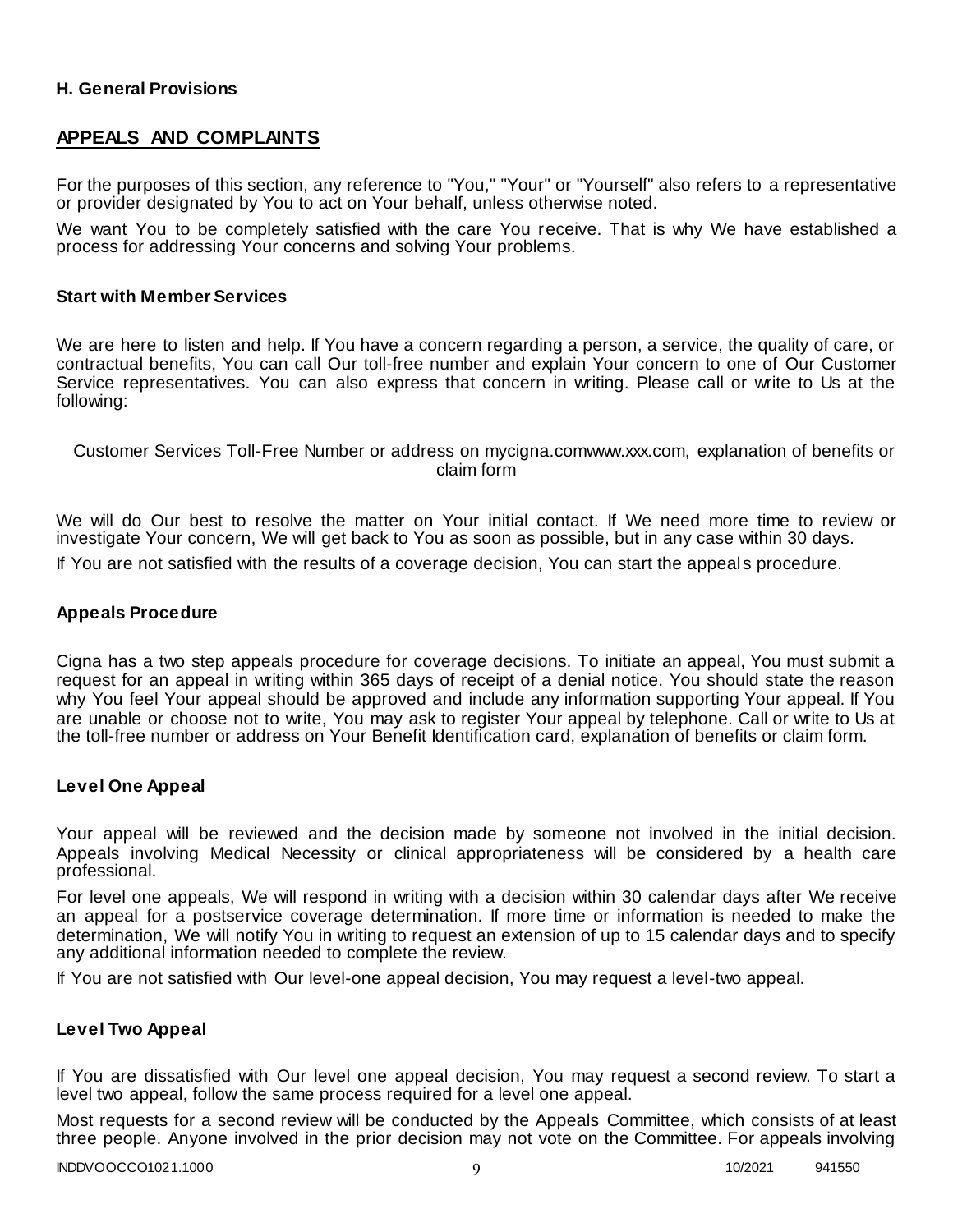Medical Necessity or clinical appropriateness, the Committee will consult with at least one Dentist reviewer in the same or similar specialty as the care under consideration. You may present Your situation to the Committee in person or by conference call.

For level two appeals We will acknowledge in writing that We have received Your request and schedule a Committee review. For postservice claims, the Committee review will be completed within 30 calendar days. If more time or information is needed to make the determination, We will notify You in writing to request an extension of up to 15 calendar days and to specify any additional information needed by the Committee to complete the review. You will be notified in writing of the Committee's decision within five working days after the Committee meeting, and within the Committee review time frames above if the Committee does not approve the requested coverage.

### **Notice of Benefit Determination on Appeal**

Every notice of an appeal decision will be provided in writing or electronically and, if an adverse determination, will include:

- (1) the specific reason or reasons for the denial decision;
- (2) reference to the specific Policy provisions on which the decision is based;
- (3) a statement that the claimant is entitled to receive, upon request and free of charge, reasonable access to and copies of all documents, records, and other Relevant Information as defined;
- (4) upon request and free of charge, a copy of any internal rule, guideline, protocol or other similar criterion that was relied upon in making the adverse determination regarding Your appeal, and an explanation of the scientific or clinical judgment for a determination that is based on a medical necessity, experimental treatment or other similar exclusion or limit.

#### **Relevant Information**

Relevant Information is any document, record, or other information which was relied upon in making the benefit determination; was submitted, considered, or generated in the course of making the benefit determination, without regard to whether such document, record, or other information was relied upon in making the benefit determination; demonstrates compliance with the administrative processes and safeguards required by federal law in making the benefit determination; or constitutes a statement of policy or guidance with respect to the plan concerning the denied treatment option or benefit or the claimant's diagnosis, without regard to whether such advice or statement was relied upon in making the benefit determination.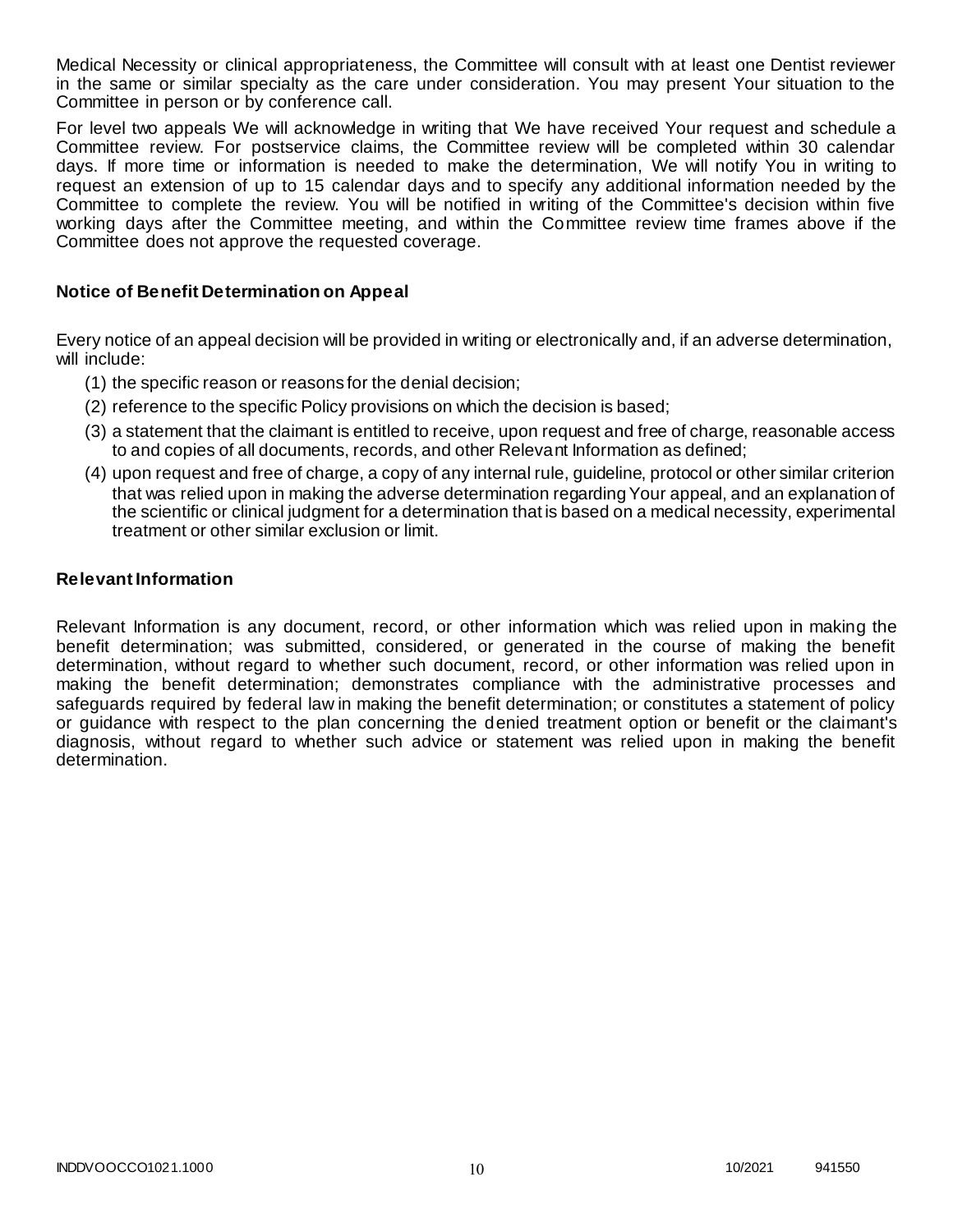# **I. Participating Dental Providers**

Cigna will provide a current list of Dentists currently participating with Cigna and their locations to each Covered Person upon request.

To verify if a Dentist is currently participating with Cigna and is accepting new Cigna Insureds, the Covered Person should visit Our website at mycigna.com www.xxxx.com.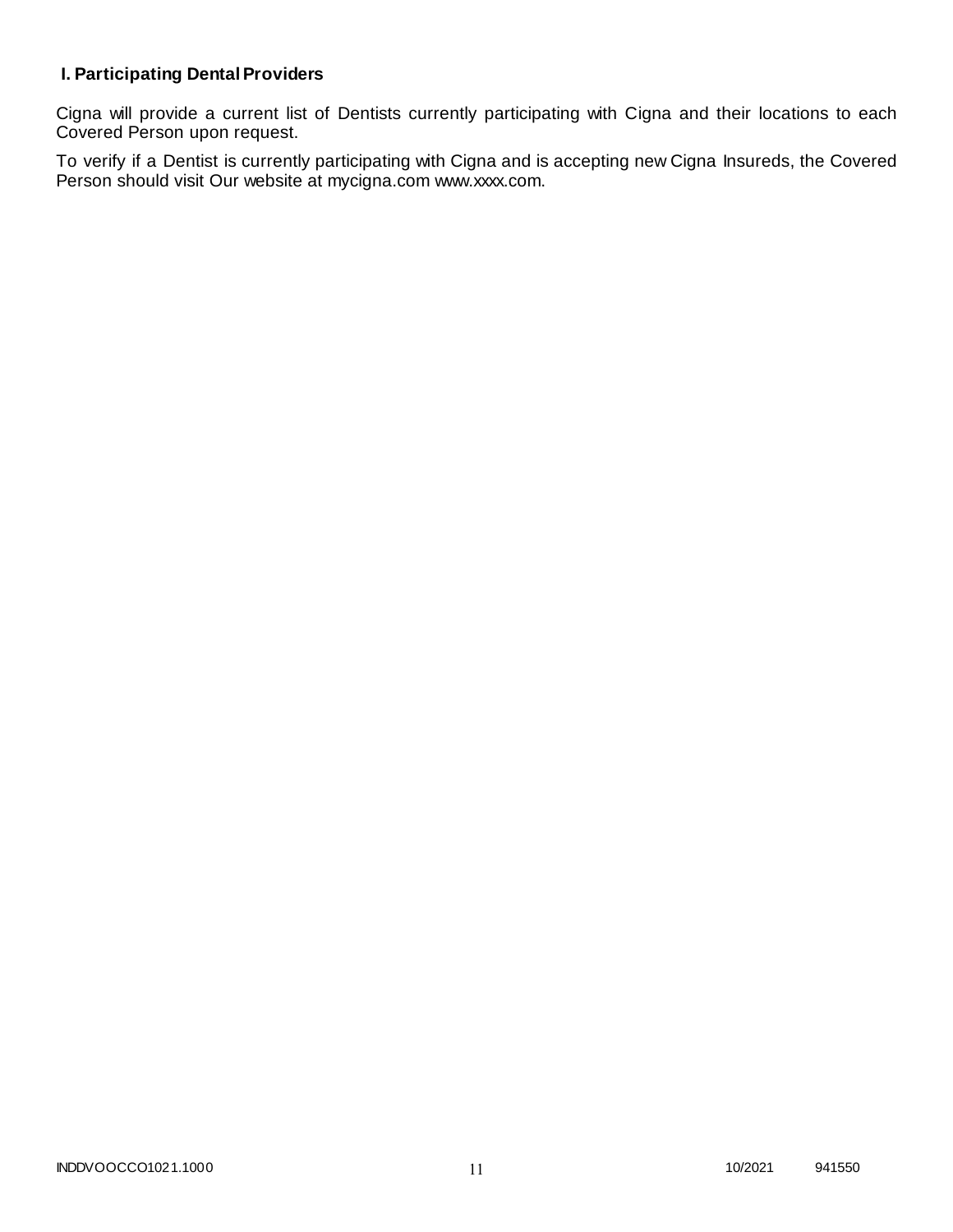### **J. Renewability, Eligibility, and Continuation**

1. The Policy will renew except for the specific events stated in the Policy. Cigna may change the premiums of the Policy with 60 days written notice to the Insured. However, Cigna will not refuse to renew or change the premium schedule for the Policy on an individual basis, but only for all Insureds in the same class and covered under the same Policy as You.

2. The individual plan is designed for residents of Colorado who are not enrolled under or covered by any other group or individual health coverage. You must notify Cigna of all changes that may affect any Covered Person's eligibility under the Policy.

3. You or Your Dependent(s) will become ineligible for coverage:

- When premiums are not paid according to the due dates and grace periods described in the premium section.
- With respect to Your Spouse, Domestic Partner, or partner to a Civil Union: when the Spouse is no longer married to the Insured or when the union is dissolved.
- With respect to You and Your Family Member(s): when You no longer meet the requirements listed in the Conditions of Eligibility section;
- The date the Policy terminates.
- **When the Insured no longer lives in the Service Area.**

4. If a Covered Person's eligibility under this Plan would terminate due to the Insured's death, divorce or if other Dependents would become ineligible due to age or no longer qualify as dependents for coverage under this Plan; except for the Insured's failure to pay premium, the Covered Person's insurance will be continued if the Covered Person exercising the continuation right notifies Cigna and pays the appropriate monthly premium within 60 days following the date this Policy would otherwise terminate.

5. If a Participating Provider leaves the network for any reason, all Covered Persons who are patients of that Participating Provider will be notified by Us, in writing, prior to the Participating Provider's termination. A Covered Person must be undergoing treatment, or have been seen at least once in the previous 12 months, by the Participating Provider in order to be considered in an active course of treatment. The continuity of care period for a Covered Persons who are undergoing an active course of treatment shall extend to the earlier of:

- **The termination of the course of treatment by the Covered Person or the treating provider;**
- Ninety (90) days after the effective date of the provider's departure or termination from the network, unless the Our Medical Director determines that a longer period is necessary;
- The date that care is successfully transitioned to a current Participating Provider
- Benefit limitations under the plan are met or exceeded;
- The date that the coverage is terminated; or
- The care is no longer Medically Necessary.